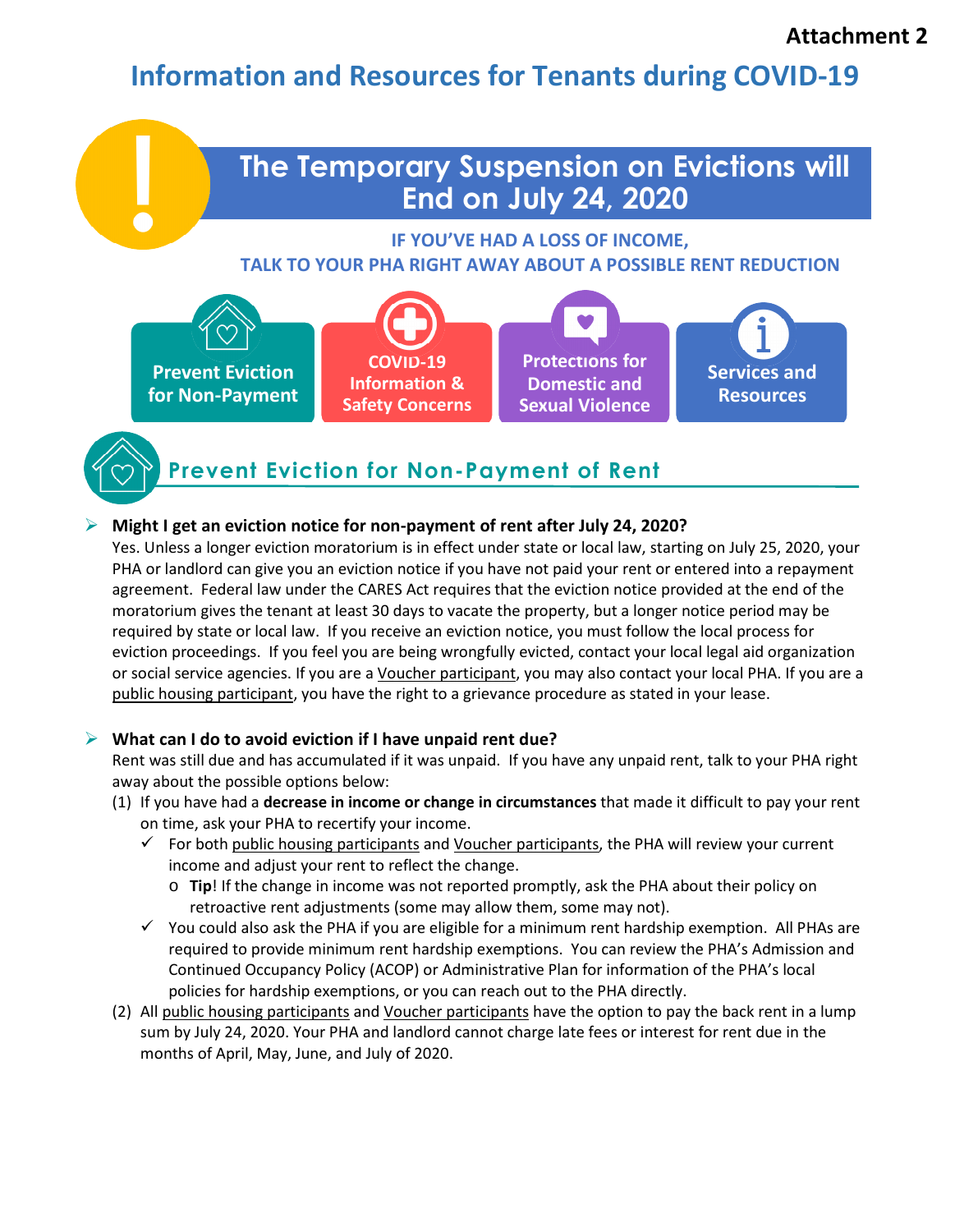- (3) If you cannot pay the back rent in a lump sum, ask your PHA or your landlord (if you are a Voucher participant) if you can enter into a **repayment agreement** for any unpaid rent. *See below for more information on repayment agreements.*
	- o **Tip!** The \$1,200+ Federal Economic Impact payment (stimulus payment) was NOT included in your income calculation. This could be used as a resource to help with the unpaid rent. Nearly all residents who are U.S. Citizens are eligible for this payment. If you have not received a stimulus payment, please visit this webpage to check the status of your payment and fill out a simple form[: https://www.irs.gov/coronavirus/get-my-payment.](https://www.irs.gov/coronavirus/get-my-payment)
	- o **Tip!** The additional \$600 per week in temporary unemployment benefits provided by the CARES Act was NOT included in your income calculation. If you received this extra benefit, this could be used as a resource to help with the unpaid rent. If you lost your job and have not yet applied for unemployment benefits, you can find more information on how to apply for unemployment benefits at[: www.usa.gov/unemployment;](http://www.usa.gov/unemployment)

[www.careeronestop.org/LocalHelp/UnemploymentBenefits.](http://www.careeronestop.org/LocalHelp/UnemploymentBenefits) Note: the additional \$600 per week temporary unemployment benefits provided by the CARES Act expires on July 31, 2020 and applying now would not secure this additional payment benefit, but you may still be eligible for regular unemployment insurance.

(4) Your PHA may know about **local resources** to help with rent, utilities and other basic needs. You can also dial 211 from any phone or visit 211.org for information on emergency financial assistance. Please also see the services and resources section at the end of this document for a list of possible resources.

#### **What is a repayment agreement and what will be the terms to avoid eviction?**

A repayment agreement is a written and signed contract between you and the PHA (for Public Housing participants) or your landlord (for Voucher participants) that establishes the amount you are behind in rent and an agreement on how much of that you will pay each month and for how many months (e.g. you owe \$500 and you agree that you will pay \$50 extra, in addition to your regular rent, each month, for 10 months). Entering into a repayment agreement will be at the PHA or landlord's discretion. Late and missed payments of the repayment agreement may result in termination of tenancy and/or assistance. For public housing participants, the terms of the repayment agreement will be outlined in the PHA's Admission and Continued Occupancy Policy (ACOP) and in the written repayment agreement. Voucher participants will need to negotiate directly with your landlord to determine the terms of the repayment agreement.

# **COVID-19 Information & Safety Concerns**

#### **What should I do if I test positive for COVID-19?**

Your PHA may ask you to self-report if you test positive or are exposed to someone who tests positive to help protect other tenants and staff. You are not required to tell your PHA or landlord about a diagnosis. However, sharing this information can help protect staff and other people you may have contacted.

#### **Do I have a right to know if other tenants test positive for COVID-19?**

Your PHA does not have to share an active COVID-19 diagnosis with you. However, some PHAs may be notifying tenants if someone in their building has tested positive for COVID-19.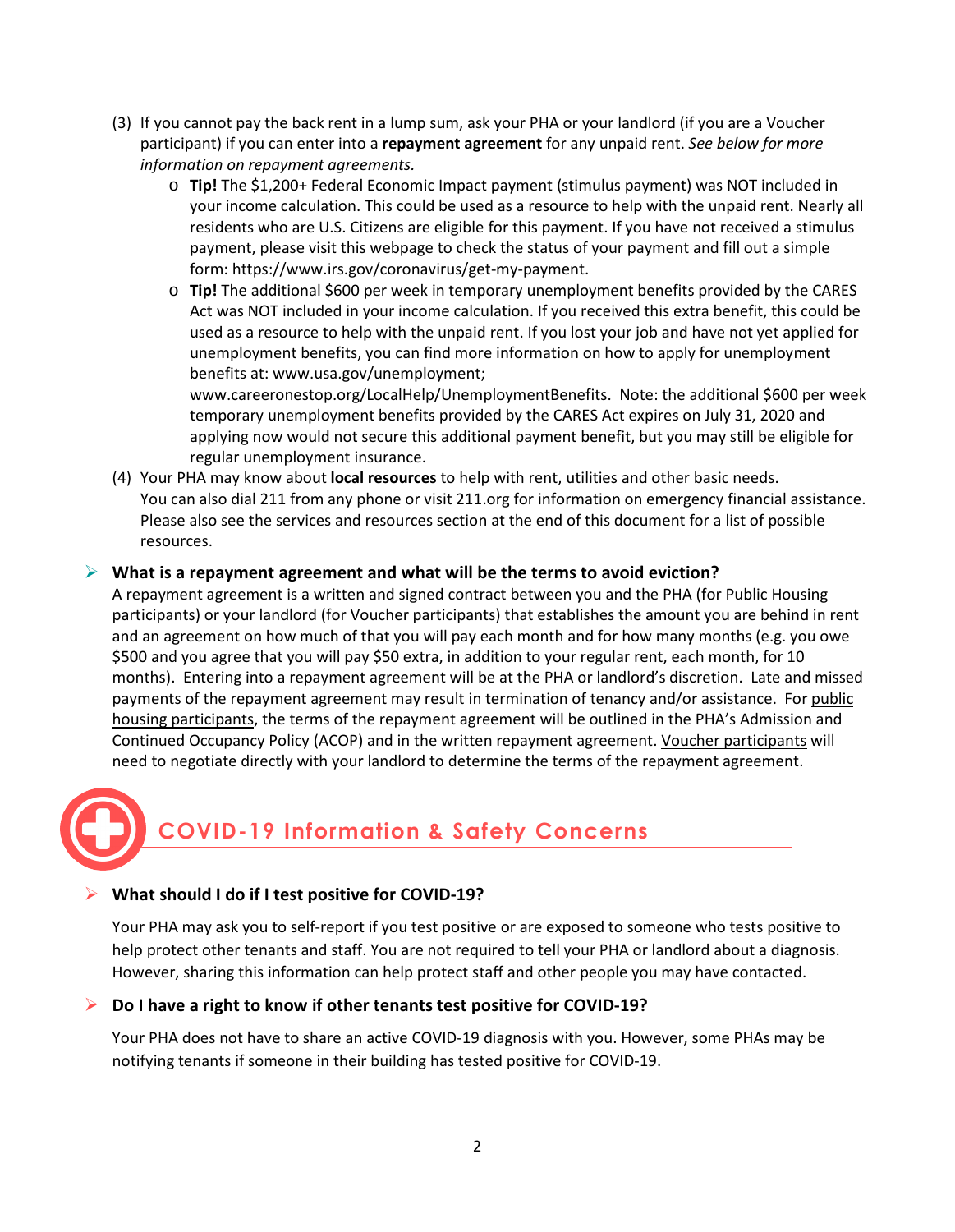#### **What if I have questions or concerns about property management and maintenance?**

You should continue to contact your PHA or landlord with concerns about property management and maintenance requests. Responses to non-emergency concerns or requests may be limited or delayed. Some PHAs have physically closed their offices to reduce the spread of COVID-19, but are available by telephone, email, or their online portal. Some offices may have reduced in-person support and/or may only be responding to emergencies. Check if there are flyers or messages posted in your building or around the property management office with more information.

#### **Is the PHA required to professionally clean my unit if there are infected individual(s) in my building?**

No, the PHA is responsible for cleaning in the common areas and you are responsible for your unit.

#### **How can my Resident Council support tenants during this time?**

Resident councils may support COVID-19 related efforts by partnering with local agencies to provide residents with training and resources, conducting surveys and collecting resident input on COVID-19 operations and issues that need to be raised to the PHA, and putting together a list of local resources. Resident councils also can use tenant participation funds to purchase a subscription to video conferencing technology (such as Zoom) to host virtual meetings and trainings and mass texting service to communicate important information (such as Twilio, Simpletexting, or eztexting).

#### **What if I'm unable to meet the Community Service and Self Sufficiency Requirement (CSSR) for public housing due to COVID-19?**

CSSR only applies to public housing participants, not Voucher participants. Your PHA may have adopted a COVID-19 waiver of the community service requirement. Ask if your PHA adopted a waiver and reach out to your PHA's resident services staff or service coordinators for help with finding community service and selfsufficiency activities and guidance on coming into compliance.

#### **Can I require inspectors to wear personal protective equipment (PPE) before entering my unit?**

Yes, if you are uncomfortable with PHA staff entering your home without PPE, such as a face covering or mask, please kindly ask the PHA staff that they should follow the CDC guidance and recommendations from state or local health officials.



## **Protections for Domestic and Sexual Violence**

#### **What is VAWA? And am I covered by VAWA protections?**

- $\circ$  The Violence Against Women Act (VAWA) provides protections for victims of domestic violence, dating violence, sexual assault, and stalking (referred to as "VAWA crimes").
- o Protections are available regardless of gender.

#### **Did my VAWA protections change due to the quarantine for COVID-19?**

 $\circ$  No, if you are a victim of a VAWA crime, your protections remain the same during COVID-19. You cannot be denied assistance or have assistance terminated based on or as a direct result of domestic violence, dating violence, sexual assault, or stalking.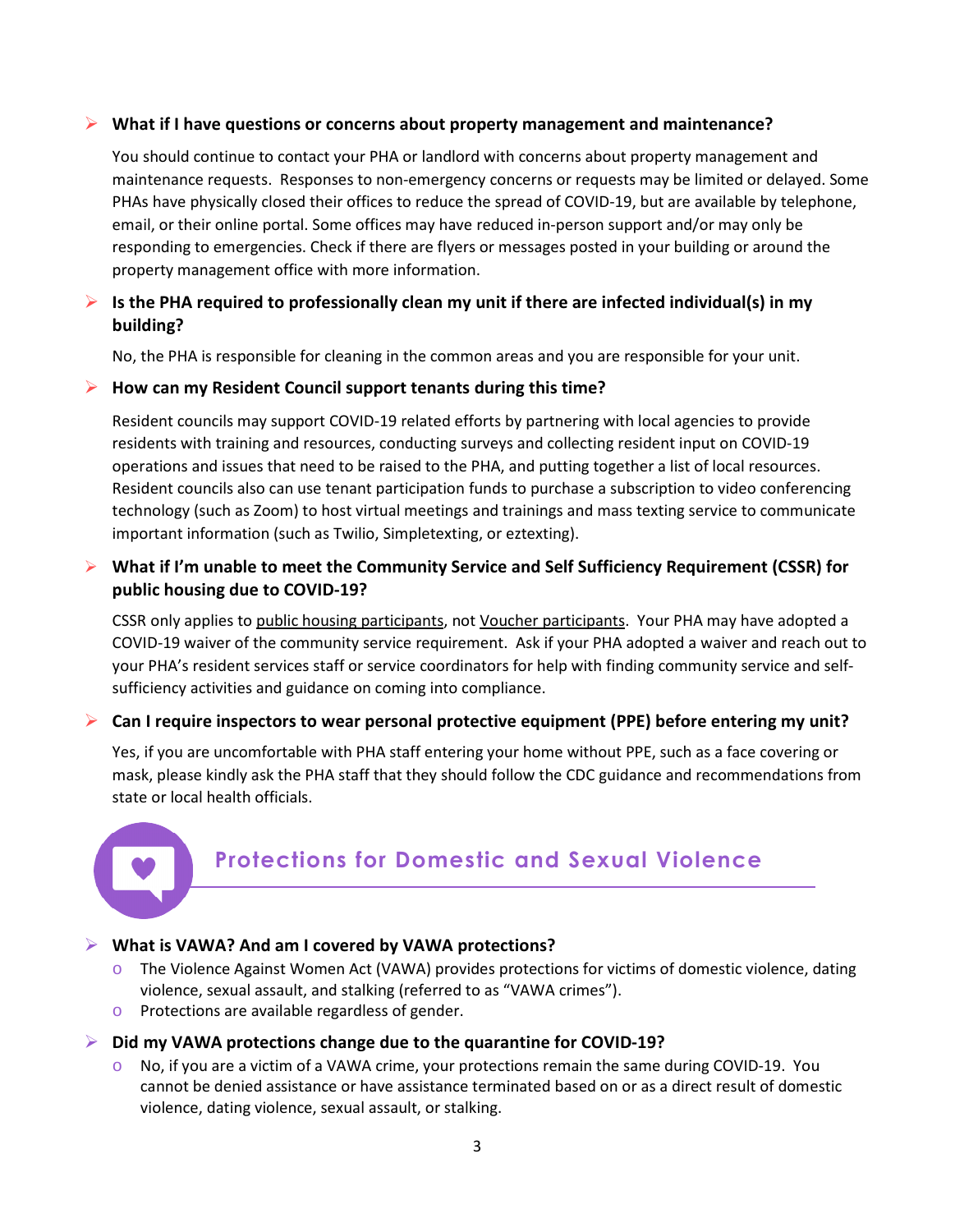$\circ$  Additionally, being a victim of VAWA crimes cannot be considered a serious or repeated violation of your lease or a good cause for terminating your assistance, tenancy, or occupancy. However, the PHA or owner will evaluate incidents on a case-by-case basis when an actual and imminent threat to other tenants is present.

#### **What if I need to move to escape abuse during COVID-19?**

 $\circ$  You can still request an emergency transfer from your PHA. Every PHA is required to have an emergency transfer plan that details who is eligible, what documentation is required (if any), how the PHA will protect confidentiality, and how the PHA will process emergency transfer requests.

#### **What kind of documentation do I need for an emergency transfer request?**

- $\circ$  PHAs are not required to request documentation and may accept a verbal statement. Documentation requirements will be included in the PHA's emergency transfer plan.
- $\circ$  If documentation is required, you may provide any following options of your choice: either self-certify using [\(Form HUD-5382\)](https://www.hud.gov/sites/documents/5382.docx) **OR** provide a document from someone who has helped you with the abuse (an employee, agent, or volunteer of a victim service provider, an attorney, or medical professional or a mental health professional) **OR** an administrative record (including police reports and restraining orders).

#### **What if I need to get the abuser out my unit during COVID-19?**

- Your VAWA rights are still protected during COVID-19. If a household member is engaging in criminal activity directly related to a VAWA crime, contact your PHA or owner to discuss the options available to you.
- **What is the safest and most confidential way to communicate with a PHA in cases where the perpetrator is a member of the household?** 
	- o Please let the PHA know the safest way to communicate with you. All information shared with the PHA must be held in strict confidence.
- **Does this mean that a VAWA victim cannot be evicted or have their assistance terminated?**
	- $\circ$  No, VAWA does not prohibit a PHA or owner from evicting or terminating assistance for violations not premised on a VAWA crime. The PHA or owner must hold you to the same standard as other tenants. The PHA/owner may still evict you for serious or repeated lease violations not based on VAWA or if the PHA/owner can demonstrate that there is an actual and imminent threat other tenants or staff.

#### **Is the PHA required to tell me about my VAWA housing protections?**

 $\circ$  Yes, your PHA must inform you of your VAWA protections no later than when you are denied admission or assistance, when you are provided assistance, and when you receive notification of termination of assistance.

#### **What should I do If I am upset, in crisis, or want to talk to someone right away?**

- $\circ$  For help regarding an unsafe abusive relationship, you may call the National Domestic Violence Hotline at 1-800-799-7233 or, for persons with hearing impairments, 1-800-787-3224 (TTY) or text LOVEIS to 22522.
- o For help regarding sexual assault, you may contact the National Sexual Assault Hotline (RAINN) at 1-800- 656-4673.

#### **Additional Resources:**

- o For help regarding stalking, visit the National Center for Victims of Crime's Stalking Resource Center at [https://www.victimsofcrime.org/our-programs/stalking-resource-center.](https://www.victimsofcrime.org/our-programs/stalking-resource-center)
- $\circ$  To find a directory of local coalitions for every state, visit the National Coalition Against Domestic Violence a[t https://ncadv.org/state-coalitions.](https://ncadv.org/state-coalitions)